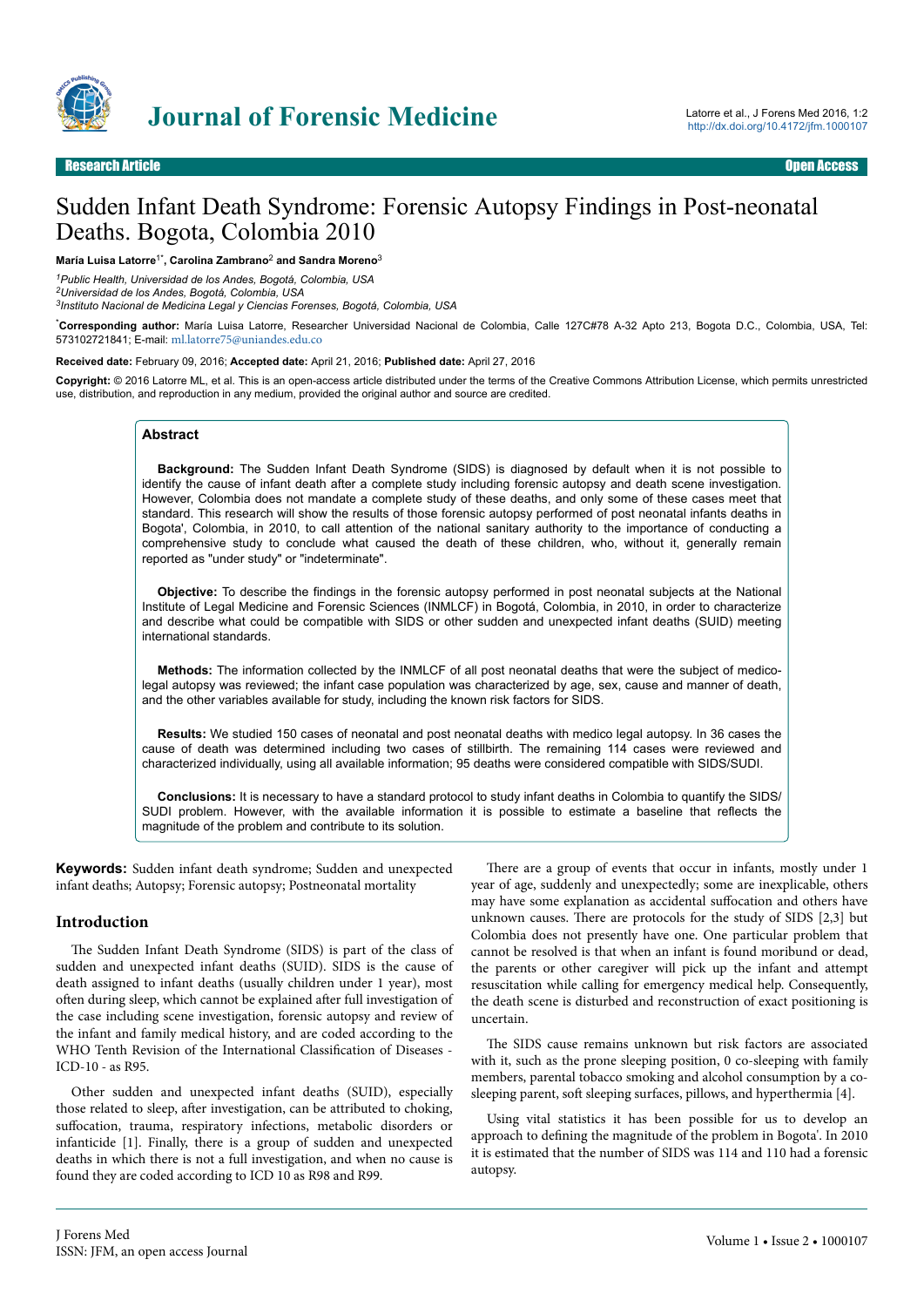Page 2 of 5

This makes it essential to review the results of the post mortem studies, in post neonatal populations at the National Institute of Legal Medicine and Forensic Sciences (INMLCF) in Bogotá, Colombia, in 2010, in order to characterize and describe what could be compatible with Sudden Infant Death Syndrome (SIDS) or other sudden and unexpected infant deaths (SUID) as defined elsewhere [5,6].

# **Methodology**

This study was performed in 2014 at the Legal Medicine and Forensic Sciences National Institute (INMLCF), Bogota', Colombia. This Institute does medico forensic autopsy in Colombia and Bogotá, Capital District, has both the largest number of cases and one of the highest SIDS rates in the country.

It is a descriptive observational cross-sectional study, in a population of children older than 1 month and younger than 1 year old who died in Bogota in 2010 whose deaths were investigated by INMLCF.

Data collection: Нis information was collected using the survey instruments designed in the previous stage, from database of the Identification and Registry of Missing People and Corpses System (SIRDEC) and, another part of the information was obtained using the autopsy reports. Finally, to get more uniform details in regard to the general characteristics of these deaths of the infants, some dossiers were revised to include these updates [7,8].

Information Systematization and Consolidation: the SIRDEC information system has 39 variables. Among these variables, 21 were chosen allow the identified cases to be used for the study. Attached to these cases were the results of the forensics report. Each of the cases was reviewed and the cases were classified as SIDS or SUDI. Also, the identified risk factors were analyzed.

It is important to note that, according to the Colombian INMLCF's Forensic Autopsy Guide, "the forensic pathologists are to provide their expert opinion" including the manner and cause of death.

The manner of death refers to the circumstances that caused the decease which can be either natural death (caused by an illness), accidental (non-intentional caused by the forces of nature or human beings), suicide (self-inflicted and intentional), homicide (caused intentionally or non-intentionally by a third party), under study (if it requires further investigation) or undetermined (it's not precise to establish the manner of death) [9].

This analysis includes the findings from the SIRDEC's database, the autopsy reports and the complete review of each of the case's files that are compatible with SIDS.

#### **Results**

### **Study sample characteristics - information obtained in SIRDEC data base**

During 2010 the INMLCF performed 32,843 autopsies in Colombia, among these, 5,136 was performed in Bogota.

According to the SIRDEC, it was reported 150 cases of post neonatal (infants older than 30 days and younger than 365 days) death with autopsies between January 1st and December 31st 2010 in Bogota (Table 1).

| Colombia                                                | <b>Total Mortality</b> | Autopsy        | %     |
|---------------------------------------------------------|------------------------|----------------|-------|
| Neonatal mortality (<1 month)                           | 5,179                  | 430            | 8.3   |
| Post neonatal mortality (>1 month<br>and $\leq$ 1 year) | 3,176                  | 501            | 15.77 |
| Total infant mortality (<1 year)                        | 8.355                  | 931            | 11.14 |
| Total mortality (all ages)                              | 200,524                | 32,843         | 16.38 |
| <b>Bogota</b>                                           | <b>Total Mortality</b> | <b>Autopsy</b> | %     |
| Neonatal mortality (<1 month)                           | 845                    | 72             | 8.52  |
| Post neonatal mortality (>1 month<br>and $\leq$ 1 year) | 471                    | 150            | 31.85 |
| Total infant mortality (<1 year)                        | 1,316                  | 222            | 16.87 |
| Total mortality (all ages)                              | 32,857                 | 5,136          | 15.63 |

Table 1: Mortality and autopsies in Colombia and Bogota 2010 (Source: DANE and INMLCF).

Among these 150 post neonatal infants deaths, 86 (57.3%) were male and 64 (42.7%) were female. All of the children were younger than 1 year old, with a peak of incidence of death between the second and the fourth month of life. Нe place of death was home in 91 cases (60.6%), hospital in 22 cases (14.6%), and other locations in 9 cases (6.0%) and without information in 28 cases (18.6%).

The reports of the infant's activity at the time of death show that 39 children died during sleep, 22 children were doing some activity at home, 84 were without any information, and 5 cases were reported as "other."

The manner of death results were: natural death in 72 cases (48%), in study 58 cases (38.6%), indeterminate 8 cases (5.3%), violent accidental 3 cases (2%), violent homicide 1 case (0.6%) and violent indeterminate 8 cases (5.3%).

The causes of death, defined as disease or event that triggers the sequence leading to death [9], were not always found in the results of the autopsy. Нe results were trauma in 8 cases, including 2 cases of suffocation caused by airway obstruction. Other diagnoses were pneumonia (22), congenital malformations (7 cases), and 19 cases of intestinal infection or disease, hepatic causes, meningitis and influenza. 107 cases were reported as "cause of death under study" (Table 2).

| Variable            | n  | %    |  |  |  |
|---------------------|----|------|--|--|--|
| <b>Sex</b>          |    |      |  |  |  |
| Male                | 86 | 57.3 |  |  |  |
| Female              | 64 | 42.7 |  |  |  |
| Place of death      |    |      |  |  |  |
| Home                | 91 | 60.6 |  |  |  |
| Hospital            | 22 | 14.6 |  |  |  |
| Other location      | 9  | 6    |  |  |  |
| Without information | 28 | 18.8 |  |  |  |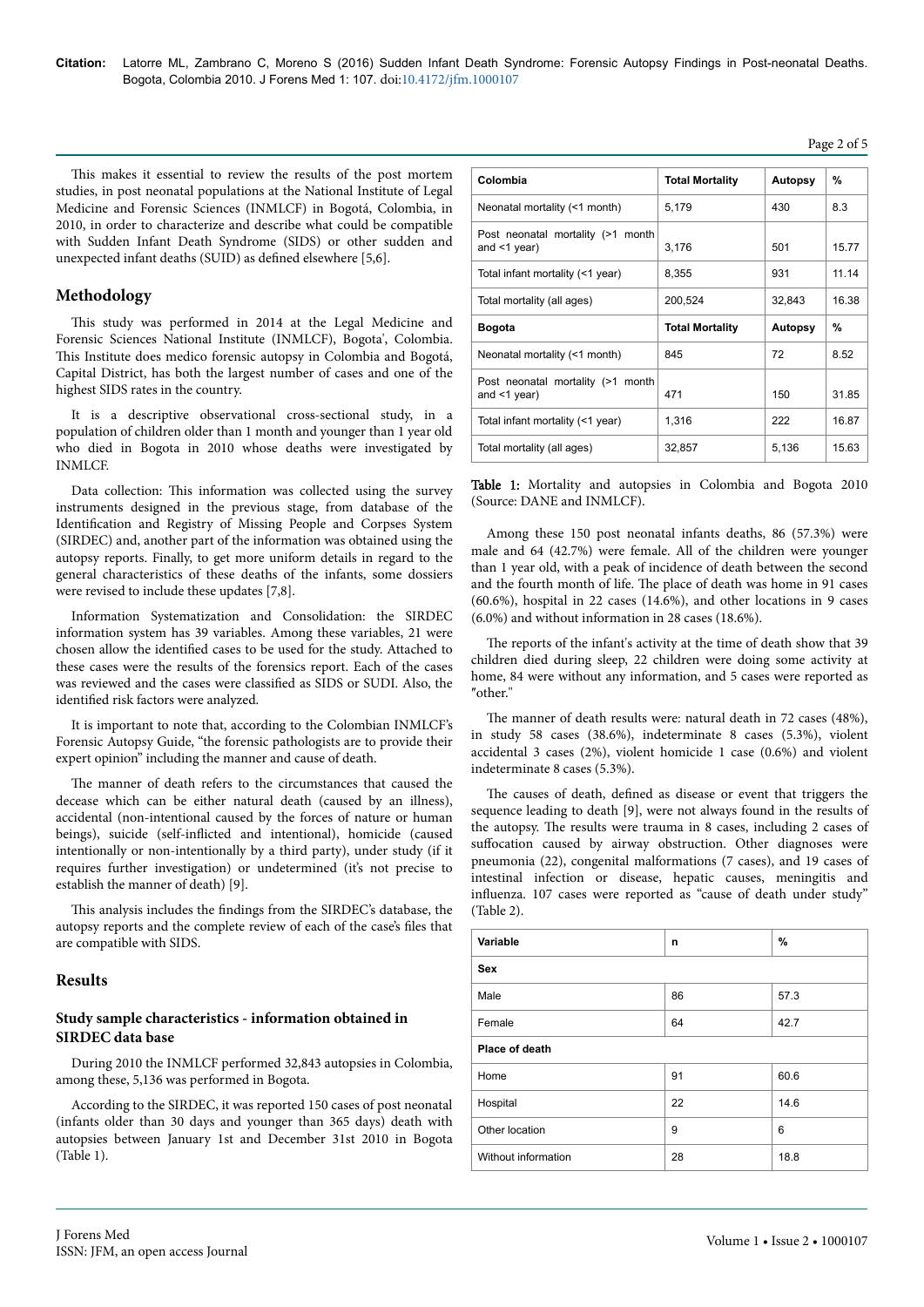| Activity at time of death |              |                |  |  |
|---------------------------|--------------|----------------|--|--|
| Sleep or Rest             | 39           | 26             |  |  |
| Activity in home          | 22           | 14.6           |  |  |
| Other                     | 5            | 3.3            |  |  |
| Without Information       | 84           | 56             |  |  |
| <b>Manner of death</b>    |              |                |  |  |
| Natural                   | 72           | 48             |  |  |
| Under study               | 58           | 38.6           |  |  |
| Indeterminate             | 8            | 5.3            |  |  |
| Violent-accidental        | 3            | $\overline{2}$ |  |  |
| Violent-homicide          | $\mathbf{1}$ | 0.6            |  |  |
| Violent-indeterminate     | 8            | 5.3            |  |  |

Table 2: Characterization of the 150 post neonatal deaths (Source: INMLCF, SIRDEC database).

### **Information of the autopsy report**

The summarized facts collected in the autopsy protocols of 150 cases were revised for uniformity. Нe 36 cases with visible death

causes were then disregarded, and with this information a first classification was done to see which cases were compatible with SIDS. 114 cases in which the parents have said they put the baby to sleep and later they found the baby cold and cyanotic were selected; some of these cases had a record with the baby having an acute respiratory infection - ARI.

The 36 cases diagnosed had a probable cause of death: 2 stillbirth, 1 miscarriage, 6 trauma cases confirmed to be nonrelated with sleeping, 27 cases of infants severely sick that were hospitalized with diagnosis like leukemia, anencephaly, imperfect osteogenesis, sepsis, severe prematurity, pneumonia, congenital heart disease, pulmonary hypertension and other congenital malformations.

Out of the 114 possible SIDS/SUDI cases, it is noted that 3 cases had a "violent and undetermined" death cause, had similarities to SIDS cases in which the parents have said they found the baby dead on the bed after it was left sleeping.

A case in which an older infant was found with her head stuck between the mattress and the crib's railings was also included as a SUDI case. Another case in which the mother was under the influence of alcohol and woke up with her daughter underneath her without vital signs was included as well as a SUDI case. Cases like the previously mentioned are commonly diagnosed as sudden unexpected infant deaths - SUDI (Table 3).

| <b>Cause of death in SIRDEC</b><br>$(n=150)$ | Number of cases | Cause of death in autopsy<br>$(n = 150)$ | Number of cases | SIDS compatible cases and<br>relevant history (n=114)      | <b>Number of cases</b> |
|----------------------------------------------|-----------------|------------------------------------------|-----------------|------------------------------------------------------------|------------------------|
| Trauma                                       | 8               | Stillbirth                               | 2               | SIDS, no history                                           | 95                     |
| Suffocation                                  | 2               | Miscarriage                              | 1               | SIDS with respiratory history                              | 9                      |
| Pneumonia                                    | 22              | Trauma                                   | 6               | <b>SIDS</b><br>with<br>gastrointestinal<br>history         | 6                      |
| Congenital malformations                     | $\overline{7}$  | Malformations, or Syndromes <sup>*</sup> | 6               | SIDS with heart defect                                     | $\overline{2}$         |
| Intestinal infection disease                 | $\mathbf{1}$    | Congenital heart defect                  | 3               | SIDS with a former acute life<br>threatening event (ALTE). | $\overline{2}$         |
| <b>Hepatic Causes</b>                        | $\mathbf 1$     | Other diseases**                         | 5               |                                                            |                        |
| Meningitis                                   | $\mathbf 1$     | Sepsis                                   | $\overline{7}$  |                                                            |                        |
| Influenza                                    | $\mathbf 1$     | Infection***                             | 3               |                                                            |                        |
| Death In Study                               | 107             | Prematurity                              | 1               |                                                            |                        |
|                                              |                 | Compatible with SIDS                     | 114             |                                                            |                        |
|                                              |                 | Hemorrhage                               | $\overline{2}$  |                                                            |                        |
| <b>Total</b>                                 | 150             | <b>Total</b>                             | 150             | <b>Total</b>                                               | 114                    |

Table 3: Cause of death in SIRDEC, autopsy report and SIDS compatible cases (Source: INMLCF, SIRDEC database and autopsy report). (\* Anencephaly (1 case), Cayler Syndrome (1 case), Down syndrome (1 case), Prune Belly Syndrome (1 case), Osteogenesis Imperfecta (1 case) and "other" (1 case); \*\* Pulmonary Hypertension (2 cases), Leukemia (1 case), Burn (1 case), Jaundice (1 case); \*\*\* Pneumonia (1 case), Meningitis (1 case), Bronchiolitis (1 case))

Among all of the possible SIDS/SUDI cases (n=114), 38 infants died at the place where the corpse was removed. In other 2 cases, the infant died at their kinder garden. One case doesn't have any information. The other 73 cases, the children were taken to a hospital to which they arrived without vital signs; in some cases, it was reported that basic CPR was perform without success. It was mentioned that two infants

#### Page 3 of 5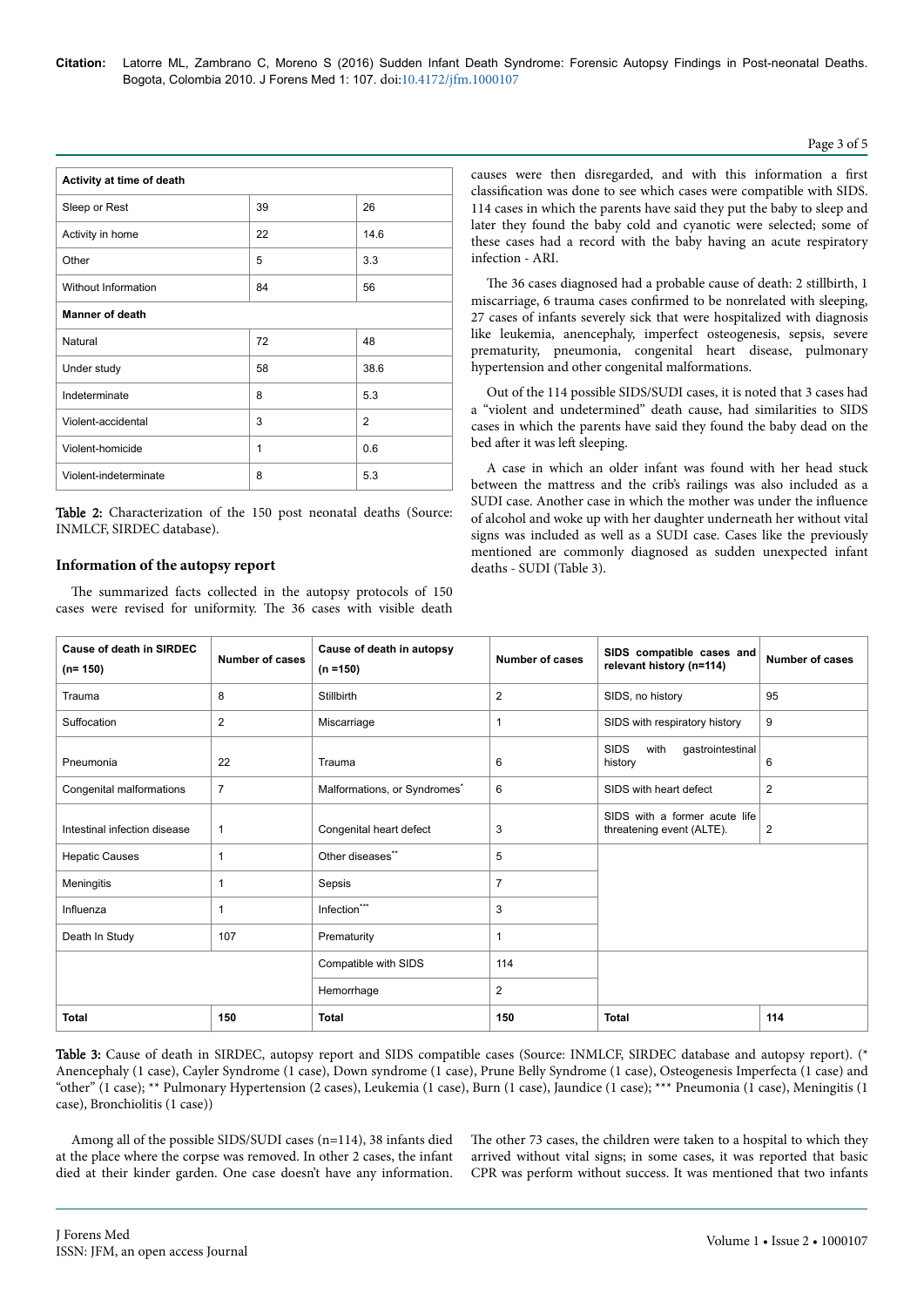**Variable n Variable n Variable n Co-sleeping Other Blanket** With brothers or sisters 2 Adolescent mother 6 Yes 9 With father  $\begin{vmatrix} 11 & 1 \end{vmatrix}$  Alcoholism in mother 2 Without information  $141$ With mother or father | 12 | Oxygen use | 3 | **Prematurity** With father and brother 2 Vaccines 2 Yes 20 **Without** information 123 Without Information 135 Without information 130

were taken to private hospitals; the others were taken to public hospitals. Table 4 shows that 23 infants were sleeping with another

person when they died and they are in the group of 95 SIDS.

Table 4: Risk factors associated with deaths (Source: INMLCF, autopsy protocol).

Among 114 cases, 15 were deaths following an illness or symptoms of concern like respiratory (7 cases) or gastrointestinal (6 cases) related, which had received medical assistance in previous days. Нere was also a case in which the child had a history of heart disease and a cardiopathy was found in the autopsy of an asymptomatic boy. Two cases were compatible with suffocation. In one case, a boy was in treatment with antihistamines because he had an acute respiratory infection. Another case showed cardiopathy with signs of pulmonary hypertension.

The remaining 95 cases showed similar characteristics: the infant appeared to be healthy or presented mild signs of a common cold, and unexpectedly died while sleeping in Table 3.

There was no access to 30 complete dossiers. Among 65 files that were found, 23 did not have the histopathology report.

Out all of the files that had the histopathology report (n=42), 26 of the histopathology diagnoses were interstitial pneumonitis (chronic or acute); in two of these, aseptic meningitis and cerebral edema were found.

The histopathology diagnosis of 8 cases was acute pneumonia but only one case was given the same diagnosis as cause of death. Two cases were reported as cerebral edema. Interstitial pneumonitis and pneumonias came with edema, congestion, and signs of hypoxia in other organs. A tracheitis was also found in five infants.

# **Discussion and Conclusion**

The SIDS diagnosis is a very complex process because it is a diagnosis by exclusion that depends upon the expertise of the pathologist, with many studies showing different opinions of what constitutes a sufficient cause of death. Even though a multidisciplinary team is imperative to close each case, a big portion of the decision of the final diagnosis depends on the autopsy. Bogota does not have a specific protocol to study SIDS and it is very difficult to find an agreed diagnosis of it. But in this study, at least 95 cases are compatible with SIDS.

Since 1969 when an International Conference at Seattle discussing the causes of infant mortality was held, a consensus accepted by the U.S. National Institutes of Health (NIH) was created. In this consensus, the Sudden Infant Death Syndrome (SIDS) was standardized for the first time as the inexplicable death of an infant by medical records and which remained without a probable cause of death after a thorough post mortem exam that included a death scene investigation [6,9,10].

The infant deaths in which an evident cause was not found started to be encoded as SIDS (ICD-8 796.0, currently ICD-10 R95). However, the forensic pathologists didn't feel comfortable by using this diagnosis in cases where the major risk factors such as co-sleeping (overlaying) and the prone sleeping position (suffocation) could have been the cause. This led to the use of different terms such as borderline SIDS, unsafe sleeping conditions compatible with SIDS, secondary SIDS, and even undetermined cause of death [6,9,10]. In Colombia, forensic pathologist can choose between the following causes of death: natural, accidental violent, homicide-violent, suicide-violent, undetermined, and under study.

A group of expert forensic pathologists in 2004 [5] after recognizing the challenges of completing all the under study case investigations and the need to standardize concepts. To get proper classifications, they proposed that these deaths keep being labelled as SIDS unless they find a complete and sufficient cause. This death may not be explained within the limits of the investigation and knowledge. Нe sudden death cases with an identifiable possible cause will be labelled as SUDI and will pass through various levels of certainty classified according to the findings included on the infant's history of medical records, the death scene investigation, and the results from the post mortem study. It allows the causes of death to be classified taking into account the incomplete information, the risk factors present. Нese may have a major or minor impact on the result as well as taking into account that the autopsy results and the histopathology interpretation depends on the expertise of the responsible pathologist.

Within the SIRDEC's information and review of the autopsy reports, occasional inconsistencies are often found as for the infant's age. For example, SIDS has been given an upper age limit of 364 days for research purposes because of the higher likelihood of false positive SIDS over one year. These differences are even more prominent in the INMLCF and DANE data even though the death certificate is always the same.

In the INMCLF Forensic Guide, the topic of SIDS includes the complementary exams that must be performed such as histology, toxicology, biology, a full body xray and any other special study in case there is a suspicion of a hereditary disease [7], but this requirement is often not met.

According to the reviewed information collected by the INMLCF, the accurate diagnosis of SIDS is highly limited since nowadays not all the pertinent exams such as the metabolic profile, amino acid or toxicological tests, etc., used to discard other causes of death are not being performed.

In conclusion, as a result of this study it's recognized that SIDS exists in Bogota and that the current cases are not being studied with the depth and thoroughness necessary to provide an accurate diagnosis. The SIDS classification to use, depends on the possibility to find the complete information in the whole Country, not just Bogota, and the SIDS research protocol must be built by a group of Colombian and International experts from different medical disciplines.

### Page 4 of 5